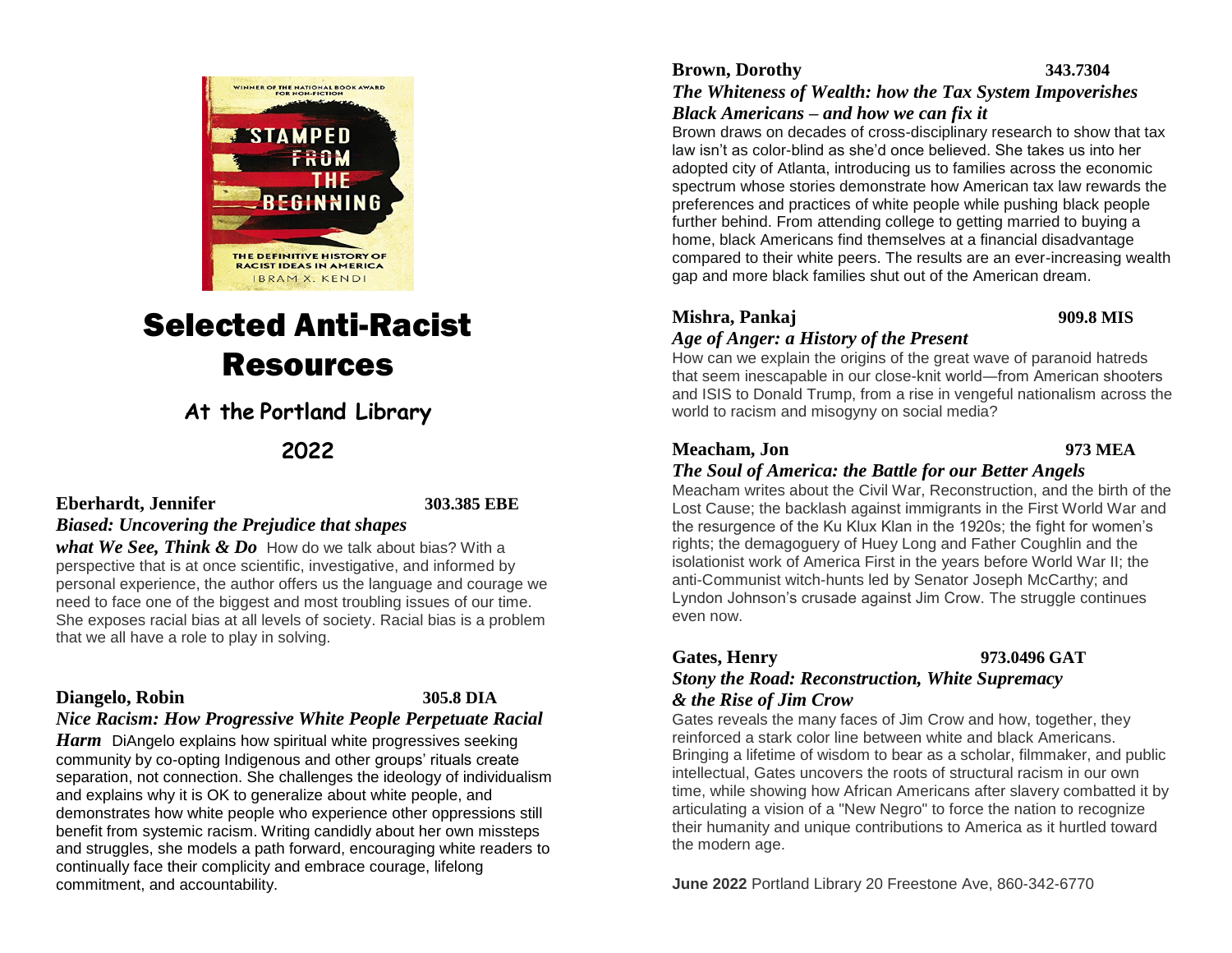### **Glaude, Eddie 305.8 GLA**

### *Democracy in Black: how Race Still Enslaves the American Soul*

From the murders of black youth by the police, to the dismantling of the Voting Rights Act, to the disaster visited upon poor and middle-class black families by the Great Recession, it is clear that black America faces an emergency—at the very moment the election of the first black president had prompted many to believe we've solved America's race problem.

## **Hinton, Elizabeth 305.8 HIN**

### *America on Fire: the Untold History of Police Violence and*

*Black Rebellion since the 1960s* The central lesson from these eruptions―that police violence invariably leads to community violence―continues to escape policymakers, who respond by further criminalizing entire groups instead of addressing underlying socioeconomic causes. The results are the hugely expanded policing and prison regimes that shape the lives of so many Americans today. This book is also a warning: rebellions will surely continue unless police are no longer called on to manage the consequences of dismal conditions beyond their control, and until an oppressive system is finally remade on the principles of justice and equality.

### **Kendi, Ibram 305.8 KEN**

*How to be an Antiracist* Kendi weaves together an electrifying combination of ethics, history, law, and science, bringing it all together with an engaging personal narrative of his own awakening to antiracism. This is an essential work for anyone who wants to go beyond an awareness of racism to the next step: contributing to the formation of a truly just and equitable society.

#### **305.8 KEN**

### *Stamped from the Beginning: the Definitive History of Racist*

*Ideas in America* In this deeply researched and fast-moving narrative, Kendi chronicles the entire story of anti-black racist ideas and their staggering power over the course of American history. As Kendi shows, racist ideas did not arise from ignorance or hatred, but were created to justify and rationalize deeply entrenched discriminatory policies and the nation's racial inequities.

### **McGhee, Heather 305.8 MCG**

*The Sum of Us: what Racism Costs Everyone & how we Prosper* 

**Together** From the financial crisis to rising student debt to collapsing public infrastructure, McGhee found a common root problem: racism. But not just in the most obvious indignities for people of color. Racism has

costs for white people, too. It is the common denominator of our most vexing public problems, the core dysfunction of our democracy and constitutive of the spiritual and moral crises that grip us all. But how did this happen? And is there a way out?

#### **Oluo, Ijeoma 305.8 OLU**

#### *So You want to Talk about Race*

Widespread reporting on aspects of white supremacy--from police brutality to the mass incarceration of Black Americans--has put a media spotlight on racism in our society. Oluo guides readers of all races through an attempt to make the seemingly impossible possible: honest conversations about race and racism, and how they infect almost every aspect of American life.

### **Zamalin, Alex 305.8 ZAM**

### *Against Civility: the Hidden Racism in our Obsession with*

*Civility* The idea and practice of civility has always been wielded to silence dissent, repress political participation, and justify violence upon people of color. Although many progressives today are told that we need to be more polite and thoughtful, less rancorous and angry, when we talk about race in America, civility maintains rather than disrupts racial injustice.

## **Alexander, Elizabeth 305.896 ALE**

#### *The Trayvon Generation*

In the midst of civil unrest in the summer of 2020 and following the murders of George Floyd, Breonna Taylor, and Ahmaud Arbery, Elizabeth Alexander turned a mother's eye to her sons' and students' generation and wrote a celebrated and moving reflection on the challenges facing young Black America. Originally published in the New Yorker, the essay incisively and lovingly observed the experiences, attitudes, and cultural expressions of what she referred to as the Trayvon Generation, who even as children could not be shielded from the brutality that has affected the lives of so many Black people.

### **Dyson, Michael 305.896 ASI**

### *We can't Breathe: on Black Lives, White Lies*

*and the Art of Survival* Dyson explores such topics as the importance of black fathers and community; the significance of black writers and stories; what emerges is a rich portrait of a community and culture that has resisted, survived, and flourished despite centuries of racism, violence, and trauma. These thought-provoking essays present a different side of American history, one that doesn't depend on a narrative steeped in oppression but rather reveals black voices telling their own stories.